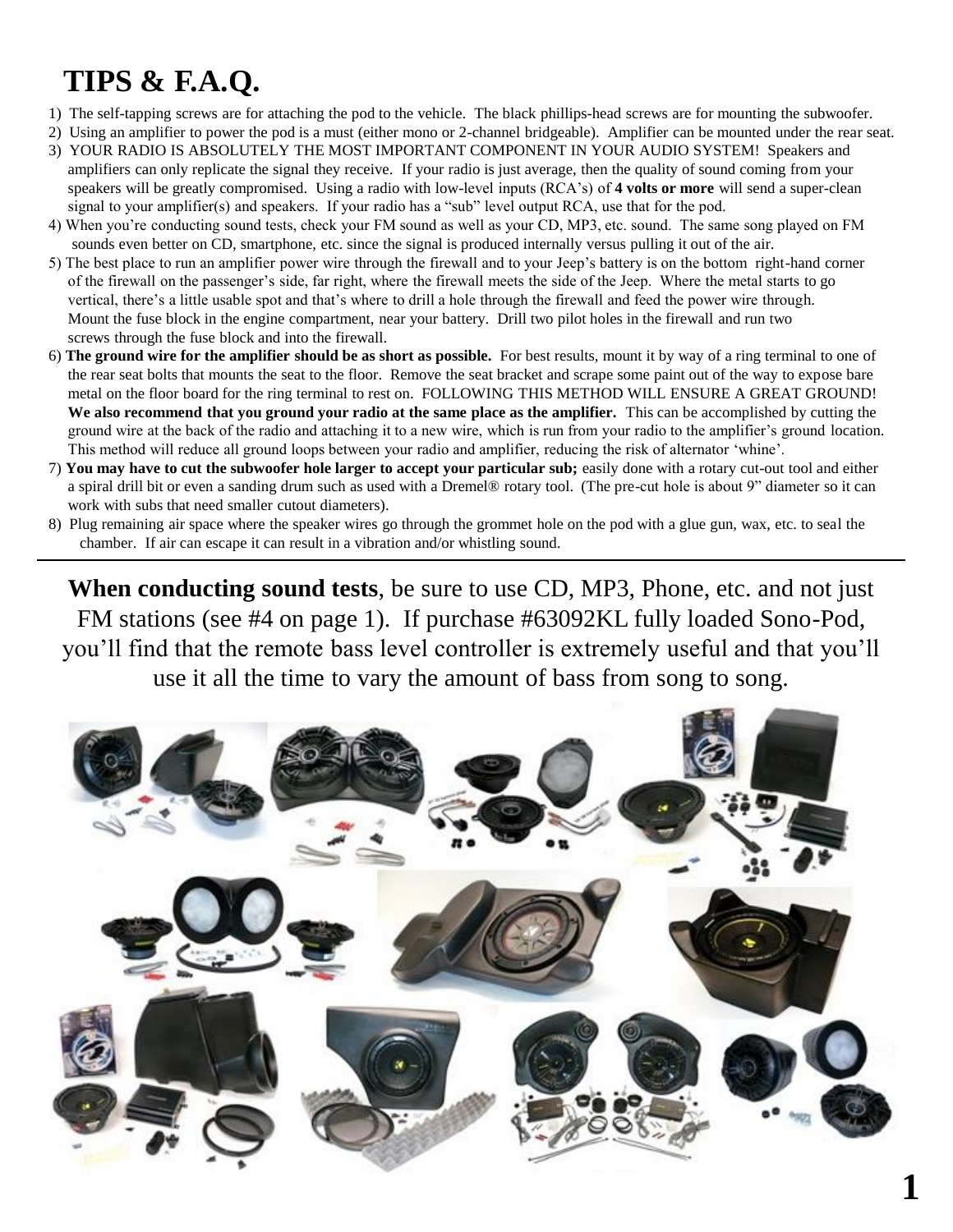# **Installation Guide**

The Sono-Pod fits older Jeeps, namely CJ7, YJ and TJ Wranglers, so most installs are going to involve aftermarket head units, speakers, etc. The most common install will be in a Jeep with an aftermarket radio, speakers in the dash, and a sound bar. Therefore, these instructions will be based on adding the Sono-Pod to such a system. They're also geared toward adding the fully loaded Sono-Pod #63092KL with Kicker amp, sub, etc. included. Still, they serve as a general guide even if you're setup is different and you're using your own audio equipment, etc.

### **PART 1 - Wiring:**

If your radio has low level (RCA) outputs on the back, use the "SUB" outputs (or the REAR outputs if your radio doesn't have the SUB output). This is the preferred method of connecting your amp to your radio. Try not to run these RCA lines next to the amp power wire because it can sometimes cause sound interference. Running the RCA lines down one side of the Jeep and the amp power wire down the other side is a good idea.

#### **This section is if your radio has no low level RCA's on the back or it's still the factory radio:**

You can tap into your sound bar or other rear speaker wires for signal. If using your own amp, follow manufacturer's instructions on wiring your particular amp.

Included with the fully loaded #63092KL Sono-Pod is a Kicker mono amp along with some other necessary connectors for wiring that amp to a radio that has no low level RCA outputs. Lock-wire connectors are included to tap into your sound bar or other rear speaker wires for signal. You'll need to figure out which color wires are the pos.+ and neg.- for the left and right rear speakers. Wire colors vary greatly with the variety of different sound bars, etc. out there. At some point along the run of speaker wire from your radio to the sound bar or rear speakers, pick a good spot to tap into them - somewhere you won't see these blue lock wire connectors, somewhere they can be hidden. 4 of the 5 included blue lock-wire connectors are used for this. Here are some photos to help out if you've never used these before. (Wire length obviously shortened from lock-wire connector to RCA adapter to fit into photo).

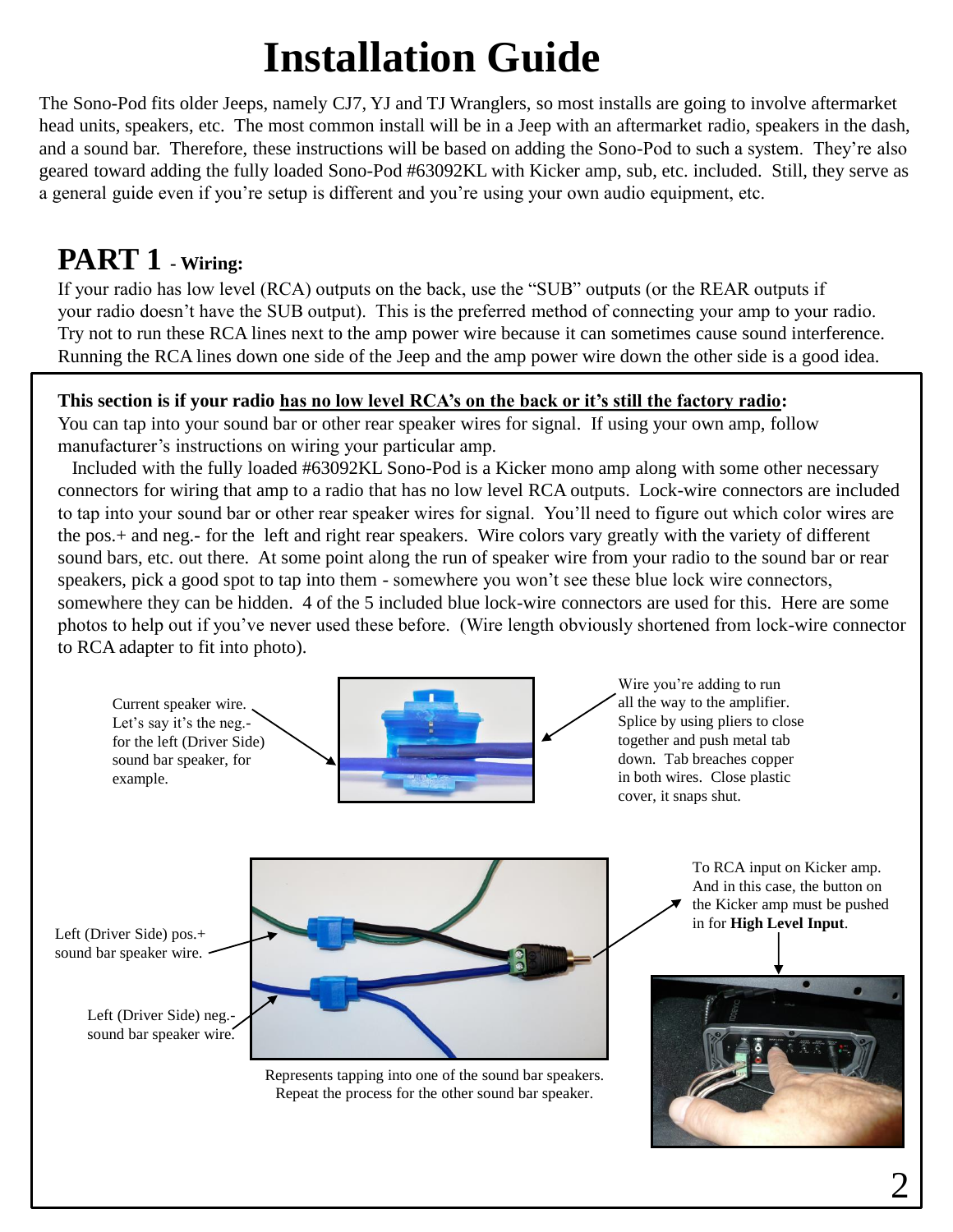**Amplifier ground wire:** should be kept as short as possible and should be connected and grounded before ever connecting the amp power and amp remote wire. **If you send power to the amp without having the ground wire connected and grounded, you could damage the amp!** Rear seat bolt is a good place to connect the amp ground wire (see #6 on page 1).

**Amplifier Power wire:** best place to break through to engine bay is the same spot on CJ7's, YJ's and TJ's (see #5 on page 1). And try to keep this wire away from the RCA –related (signal) wires - the power wire run alongside RCA or speaker wires can cause interference and compromise sound quality.

**Amplifier Remote Wire:** You want a 12v **switched** wire such as the pos.+ on a TJ cigarette lighter, or your aftermarket head unit likely already has a remote wire you can tap into for this. "Switched" meaning the wire only has power when the Key is turned on in the ignition. (If you purchased the fully loaded #63092KL version, use the 5<sup>th</sup> and final blue lock-wire connector for tapping into this 12v switched wire if using cig. lighter).

**Speaker wire from Amp to Sono-Pod:** Fully loaded #63092KL version Sono-Pod includes amp wire kit with plenty of speaker wire for this. Run only one pos.+ and one neg.- from amp to pod – see Kicker amp sheet for more info.

**Kicker Remote Bass Level Controller:** (#63092KL fully loaded Sono-Pod). Just need to find a nice home for it somewhere you like on your dash, console, etc. Somewhere it's easy to reach for because it's awesome and you'll use it often!

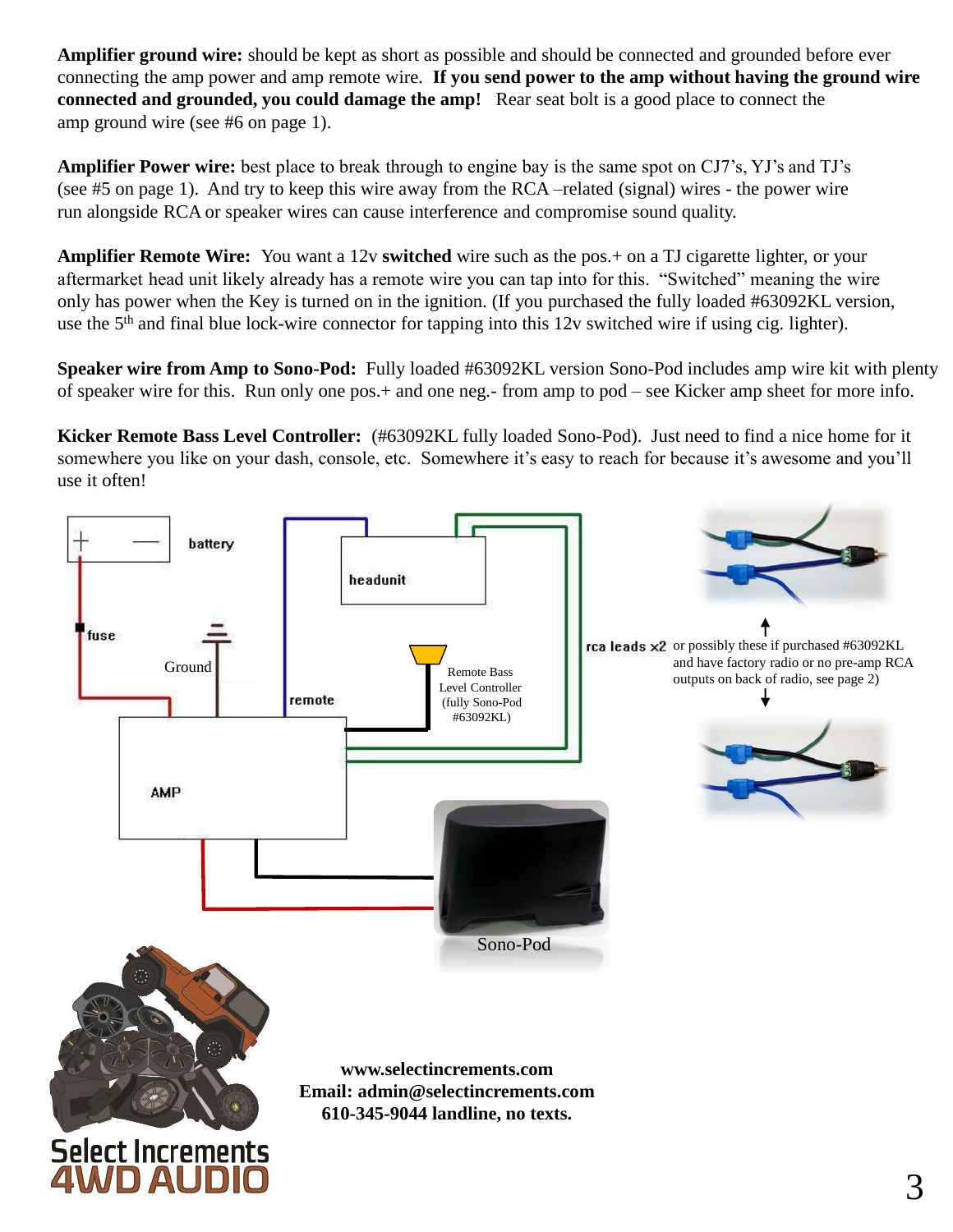## **PART 2 – Sono-Pod Installation:**



The Sono-Pod installs right over your existing cargo footman loops on your floor, no need to remove.

**Tools:** Drill, 3/8" hex-head bit with long extension, ratchet with extension and 3/8" socket, phillips bit, phillips screwdriver, wire strippers, glue gun, and possibly rotary tool or Dremel with attachment (see below).





You may have to cut the subwoofer hole larger to accept your particular sub; easily done with a rotary cut-out tool and either a spiral drill bit or even a sanding drum such as used with a Dremel® rotary tool. (The pre-cut hole is about 9" diameter so it can work with subs that need smaller cutout diameters).



Install rubber grommet in underside hole and run speaker wires through to connect to your subwoofer. Place sub in pod and gently pull any excess speaker wire back through the grommet. This may take a few attempts… you want it slightly loose but excess wire could vibrate if it's touching the pod walls.



Use a glue gun (or similar medium) to plug any remaining air space around speaker wires as they exit the grommet to ensure an air-tight seal (air escaping could make a whistling noise on bass notes.



Use (8) provided black subwoofer screws to affix sub to pod, *starting* with a drill w/ phillips bit….



…but it's a good idea to *finish* tightening by hand to avoid stripping the plastic in case you have a pretty powerful drill.  $©$